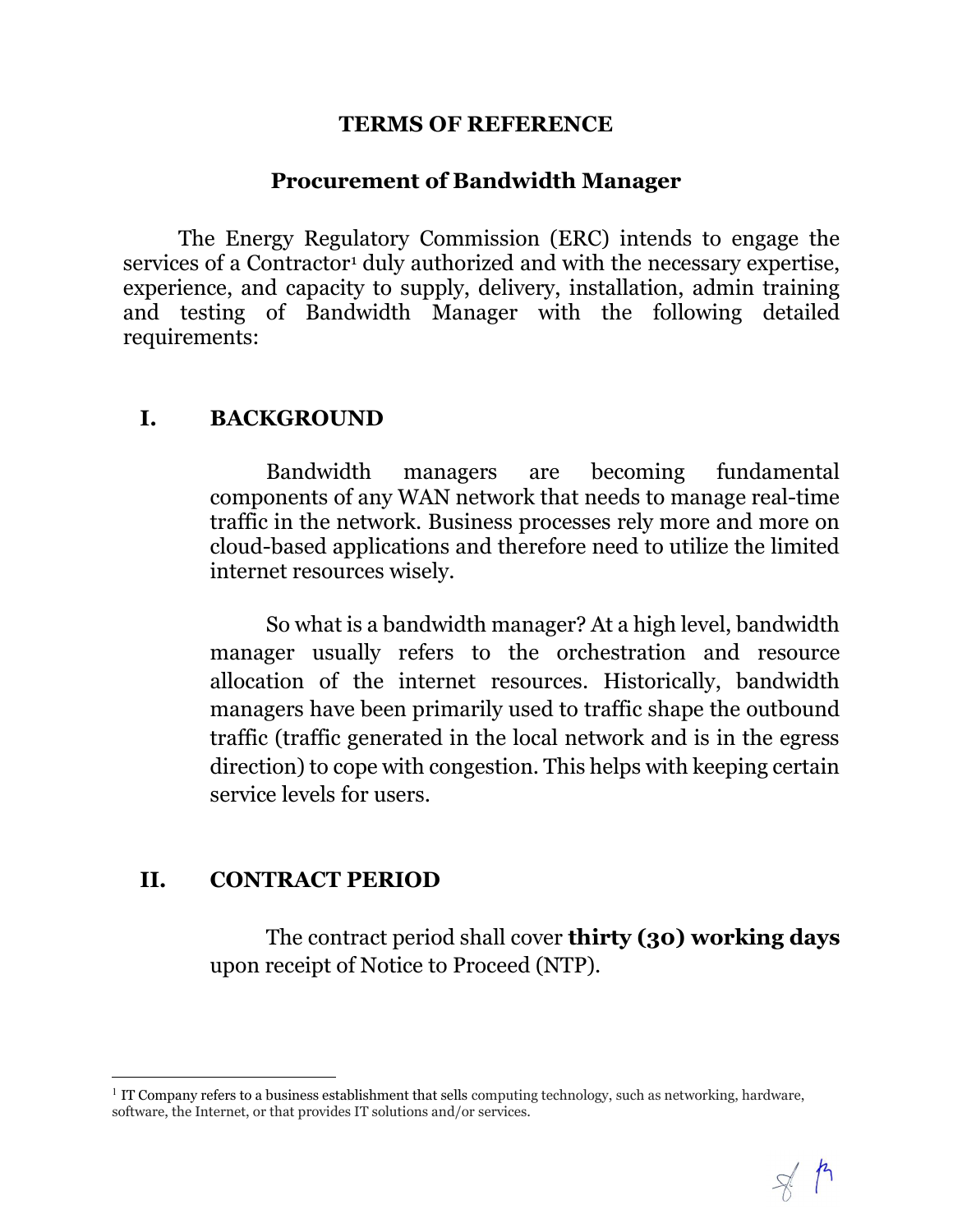## III. APPROVED BUDGET FOR THE CONTRACT (ABC)

- 1. The Fund for this engagement shall be sourced from the General Appropriations Act (GAA) for the fiscal year 2019 of the ERC.
- 2. The ABC for the project is One Million Five Hundred Thousand Pesos (PhP1,500,000.00) inclusive of all government taxes and other fees and charges.

### IV. MODE OF PROCUREMENT

The Mode of Procurement shall be Competitive Bidding, as provided under Section 10, Rule IV of the 2016 Revised IRR of Republic Act (RA) No. 9184.

## V. QUALIFICATIONS OF THE SERVICE PROVIDER

The Contractor should have the necessary eligibility, experience and expertise in providing the service, and the following:

- 1. At least fifteen (15) years experience in providing Network Solutions.
- 2. Must submit a Letter from the Principal Certifying Partnership, Experience and Capability.

## VI. MINIMUM TRACK RECORD

The ERC desires a service Contractor who has completed, within the last five (5) years from the date of submission and receipt of bids, a single largest contract that is similar to the Contract to be bid. A similar contract must be a security contract the value of which must be at least fifty percent (50%) of the Approved Budget for the Contract (ABC).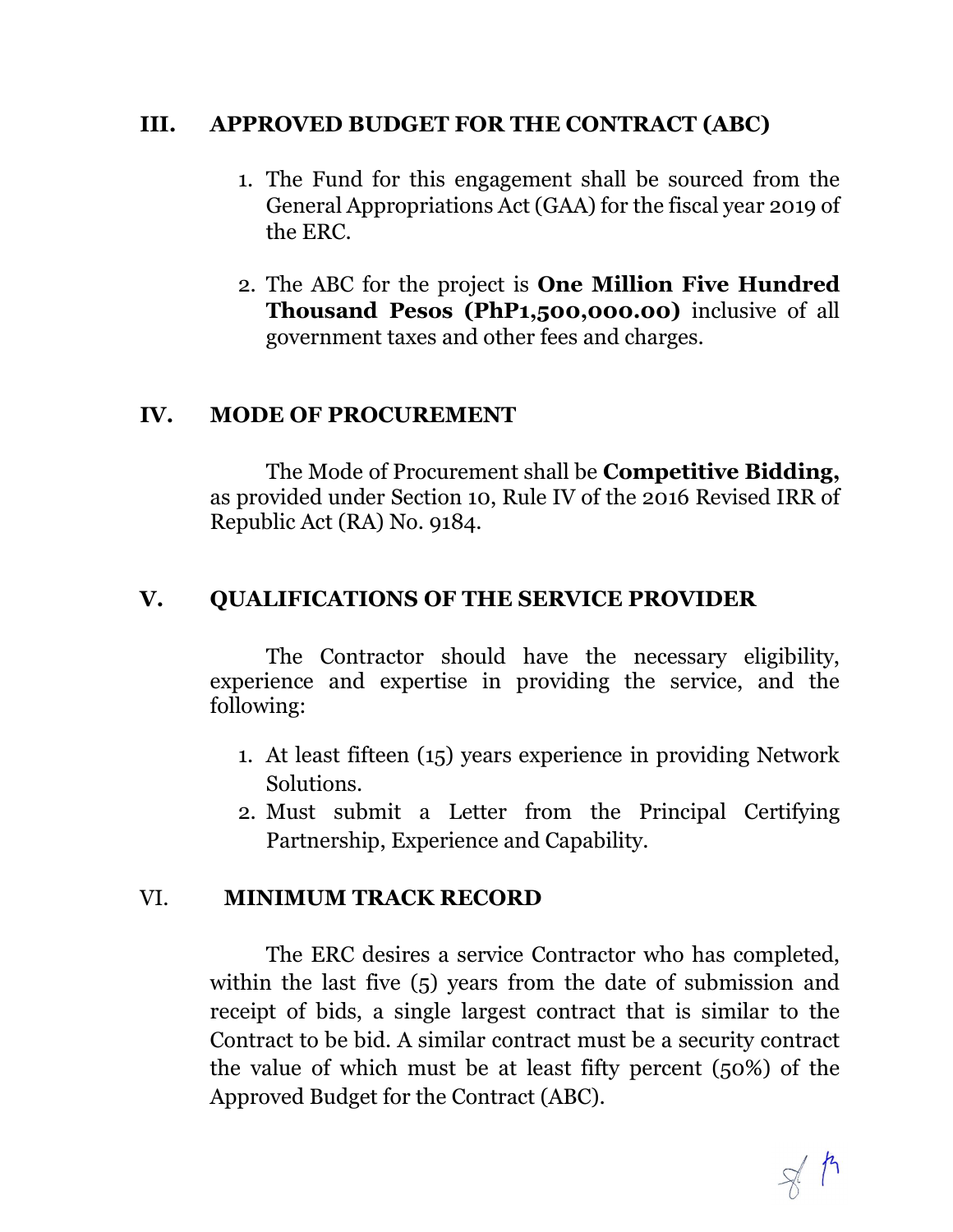# VII. SCOPE OF WORK AND DELIVERABLES

Includes supply, delivery, installation, admin training and testing of Bandwidth Manager with the following requirements:

# A. Activities:

| <b>Activities</b>                                         | <b>Estimated</b><br><b>Working Days</b> |
|-----------------------------------------------------------|-----------------------------------------|
| 1. Delivery of the appliance                              | 21 Days                                 |
| 2. Evaluation and discussion of the<br>network setup      | 2 Days                                  |
| 3. Installation, configuration and<br>testing of policies | 5 Days                                  |
| 4. Transfer of knowledge to end-user                      | 2 Days                                  |

# B. Detailed Specifications:

| <b>HARDWARE</b>               |              |  |
|-------------------------------|--------------|--|
| No. of WAN Ports:             | 7(GE)        |  |
| No. of LAN Ports:             | 3(GE)        |  |
| No. of WAN USB Modem:         | 1 usb port   |  |
| <b>CORE FUNCTIONS</b>         |              |  |
| Capable of Port based VLAN:   | Yes          |  |
| Load Balancing with Failover: | Yes          |  |
| Drop-In Mode Deployment:      | Yes          |  |
| High Availability:            | Yes          |  |
| <b>PERFORMANCE</b>            |              |  |
| <b>Recommended Users:</b>     | $500 - 2000$ |  |
| Recommended PPTP/L2TP Users:  | 200          |  |
| Firewall Throughput:          | 2.5 Gbps     |  |
| VPN Throughput (256 AES):     | 400 Mbps     |  |
|                               |              |  |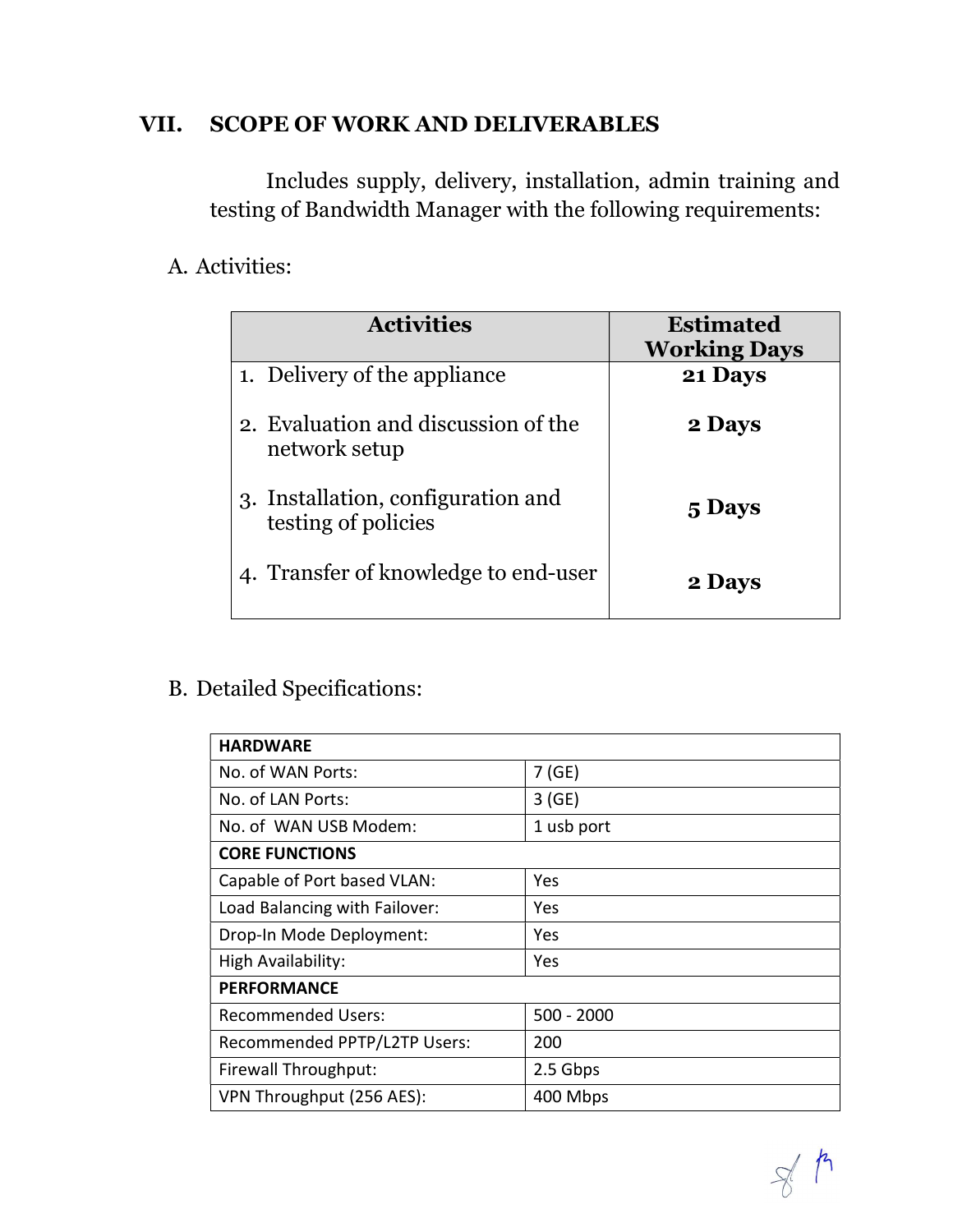| No. of VPN Peers Supported:            | 300                                   |  |
|----------------------------------------|---------------------------------------|--|
| 1U Rackmount:                          | Yes                                   |  |
| <b>POWER REQUIREMENTS</b>              |                                       |  |
| Power Supply Input: Internal Auto-     | Yes (Universal Input o100V - 240V AC) |  |
| Ranging 110-240VAC:                    |                                       |  |
| Power consumption:                     | 70 W                                  |  |
| <b>WAN</b>                             |                                       |  |
| Support for PPPoE, Static IP and DHCP: | Yes                                   |  |
| Can check WAN Link Health: PING, DNS   | Yes                                   |  |
| Lookup, HTTP:                          |                                       |  |
| <b>Bandwidth Allowance Monitoring:</b> | Yes                                   |  |
| USB 3G/4G Modem Support:               | Yes                                   |  |
| Support for dynamic DNS such as        | Yes                                   |  |
| changeip.com, dyndns.org, no-ip.org,   |                                       |  |
| tzo.com, DNS-O-Matic:                  |                                       |  |
| WAN convertible to LAN port:           | Yes                                   |  |
| <b>LAN</b>                             |                                       |  |
| <b>DHCP Server for LAN:</b>            | Yes                                   |  |
| <b>Extended DHCP Options:</b>          | Yes                                   |  |
| <b>DHCP Reservation:</b>               | Yes                                   |  |
| <b>DNS Proxy for LAN Clients:</b>      | Yes                                   |  |
| <b>LOAD BALANCING</b>                  |                                       |  |
| Intelligent Link Failover:             | Yes                                   |  |
| <b>Persistent Session:</b>             | Yes                                   |  |
| Load Distribution per Service:         | Yes                                   |  |
| <b>Configurable Load Balancing</b>     | Yes                                   |  |
| Algorithms: Weighted, Priority,        |                                       |  |
| Overflow, Enforced, Lowest Latency,    |                                       |  |
| Least Used, Persistence. Fastest       |                                       |  |
| Response Time:                         |                                       |  |
| <b>SECURITY</b>                        |                                       |  |
| Denial of Service Prevention:          | Yes                                   |  |
| Stateful firewall:                     | Yes                                   |  |
| Web blocking:                          | Yes                                   |  |
| <b>VIRTUAL PRIVATE NETWORKING</b>      |                                       |  |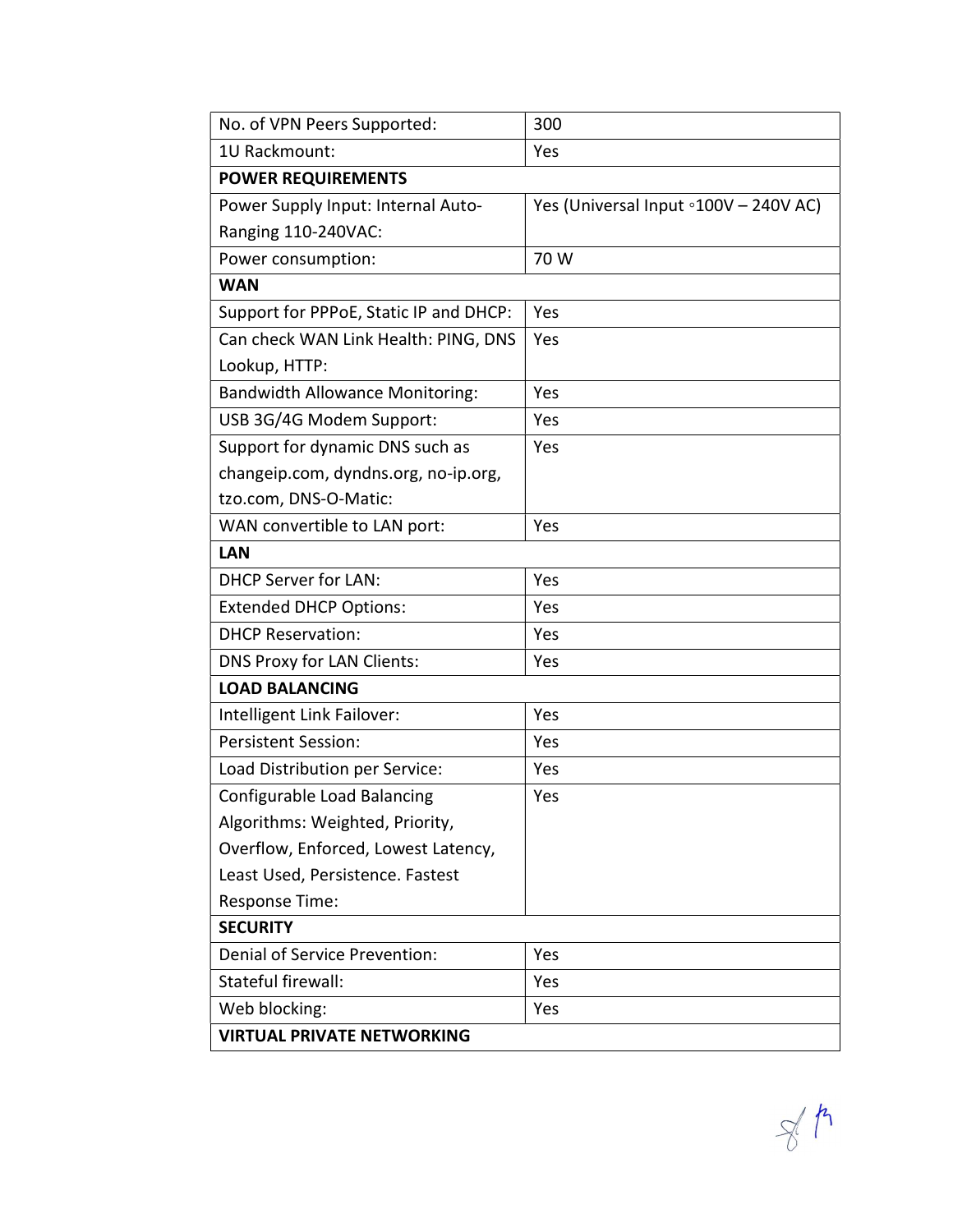| Site-to-site VPN: Bandwidth             | Yes                    |
|-----------------------------------------|------------------------|
| Agreggation over VPN, 256- bit AES,     |                        |
| Dynamic routing, pre-shared key:        |                        |
| IPSec VPN (Net to Net) with support to  | Yes                    |
| X.509 Certficate:                       |                        |
| PPTP VPN Server with support on         | Yes                    |
| <b>RADIUS and LDAP Authentication:</b>  |                        |
|                                         |                        |
| <b>ADVANCED QUALITY OF SERVICES</b>     |                        |
| User Groups Bandwidth Reservation:      | Yes                    |
| Invidual Bandwidth Limit Policy:        | Yes                    |
| <b>Application Prioritization:</b>      | Yes                    |
| User/Groups; SIP/HTTPS/VPN QoS;         |                        |
| <b>Custom Application:</b>              |                        |
| <b>NETWORKING</b>                       |                        |
| <b>Configurable Static Routing:</b>     | Yes                    |
| Port Forwarding:                        | Yes                    |
| NAT: Many to One and One to One         | Yes                    |
| NAT:                                    |                        |
| <b>NAT Pooling:</b>                     | Yes                    |
| Support on SIP ALG and H.323 ALG:       | Yes                    |
| Support on UPnP, NAT-PMP:               | Yes                    |
| <b>WINS Server:</b>                     | Yes                    |
| Dynamic Routing Support: BGP,           | OSPF and RIPv2 Support |
| OSPFv2 and RIPv2:                       |                        |
| AP Controller: Auto AP Discovery        | Yes                    |
| Support:                                |                        |
| AP Controller: Auto AP Firmware         | Yes                    |
| Management:                             |                        |
| AP Controller: Configuration Profiling: | Yes                    |
| AP Controller: WiFi Usage Statics:      | Yes                    |
| WAN Smoothing, Bandwidth Bonding,       | Yes                    |
| Hot Failover:                           |                        |
| DNS: Built-In Authoritative DNS can     | Yes                    |
| support A, CNAME, NS, MX, PTR,          |                        |
| SOA, SRV, TXT records:                  |                        |
| <b>DEVICE MANAGEMENT</b>                |                        |

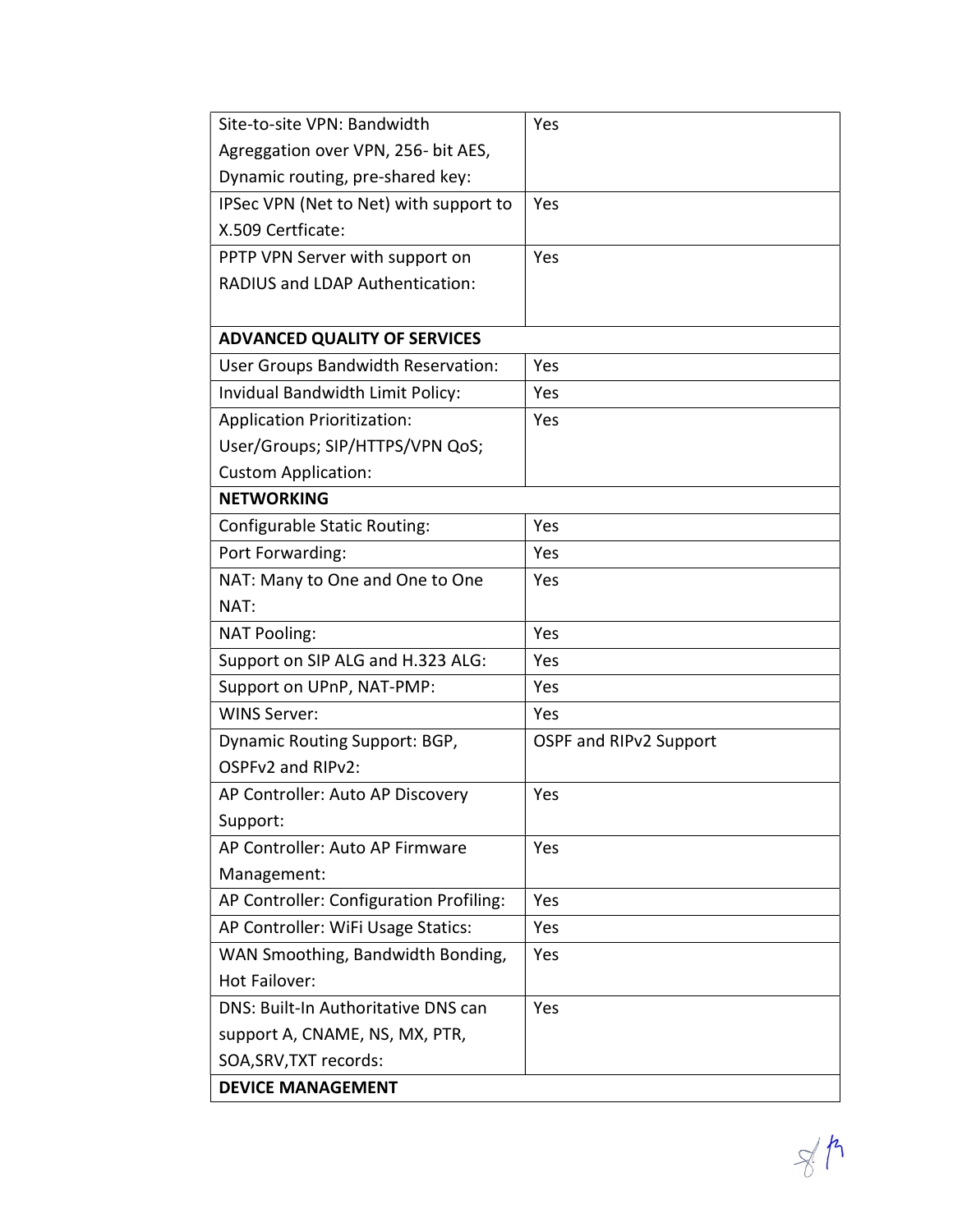| Secured Web Administration Interface:       | Yes |  |
|---------------------------------------------|-----|--|
| Configurable SMTP configuration for         | Yes |  |
| <b>Report Notification:</b>                 |     |  |
| <b>Active client and Session List:</b>      | Yes |  |
| <b>Statistics for Bandwidth Usage:</b>      | Yes |  |
| <b>SysLog Service:</b>                      | Yes |  |
| Support SNMP v1 v2c and v3:                 | Yes |  |
| Command Line Interface via SSH with         | Yes |  |
| customizable access port:                   |     |  |
| <b>Support for Cloud Management:</b>        | Yes |  |
| <b>CAPTIVE PORTAL</b>                       |     |  |
| RADIUS and LDAP Support for User            | Yes |  |
| Authentication:                             |     |  |
| Time and Usage Quotas for Open              | Yes |  |
| Access:                                     |     |  |
| Customizable Captive Portal:                | Yes |  |
|                                             |     |  |
| <b>WARRANTY AND SUPPORT</b>                 |     |  |
| 1-Year Hardware standard warranty &         | Yes |  |
| RMA:                                        |     |  |
| 1-Year Standard Support: Unlimited          | Yes |  |
| <b>Email 8x5 Email Support and Firmware</b> |     |  |
| Upgrade:                                    |     |  |
| Knowledgebase/Support                       | Yes |  |
| Forum/Updated Online                        |     |  |
| Documentation:                              |     |  |

# VIII. WARRANTY AND MAINTENANCE

- 1. One (1) year warranty.
- 2. With parts and on-site service support for all equipment during the whole duration of the warranty.
- 3. One (1) year after-sales support services.

 $\frac{1}{8}$  $\frac{1}{8}$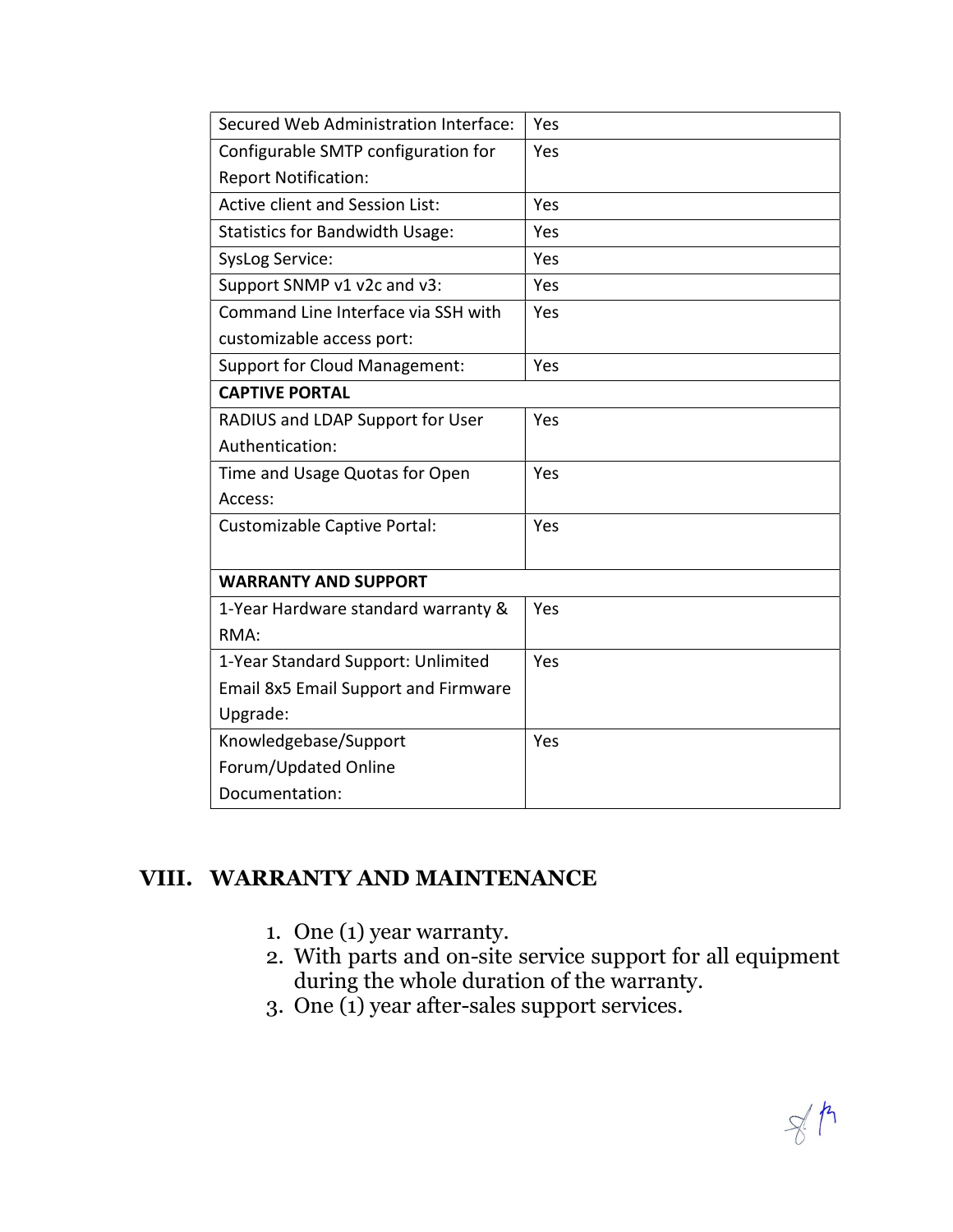## IX. PAYMENT SCHEME

Payment to the Contractor shall be made One-Time payment only upon submission of billing statement, duly accomplished service and inspection report forms and other documentary requirements.

# X. LIQUIDATED DAMAGES

- a) Where the service provider refuses or fails to satisfactorily complete the work within the specified contract time, plus any extension time duly granted and is hereby in default under the contract, the service provider shall pay ERC for liquidated damages, and not by way of penalty, an amount, as provided in the conditions of the contract, equal to one tenth  $(1/10)$  of one percent (1%) of the cost of the unperformed portion for every day of delay. The maximum deduction shall be ten percent (10%) of the amount of the contract, of which ERC shall have the discretion to terminate the contract without prejudice to any other action or remedy it may take to recover the losses incurred as a result of the service provider's failure/non-performance, including but not limited to forfeiture of performance security and/or blacklisting of the latter.
- b) Entitlement to such liquidated damages, ERC need not prove the damages actually incurred. Said damages in any amount shall be deducted from any money due or which may become due the service provider under the Contract and/or collect such liquidated damages from the retention money or other securities posted by the service provider at the ERC's convenience.

 $\frac{1}{\sqrt{2}}$